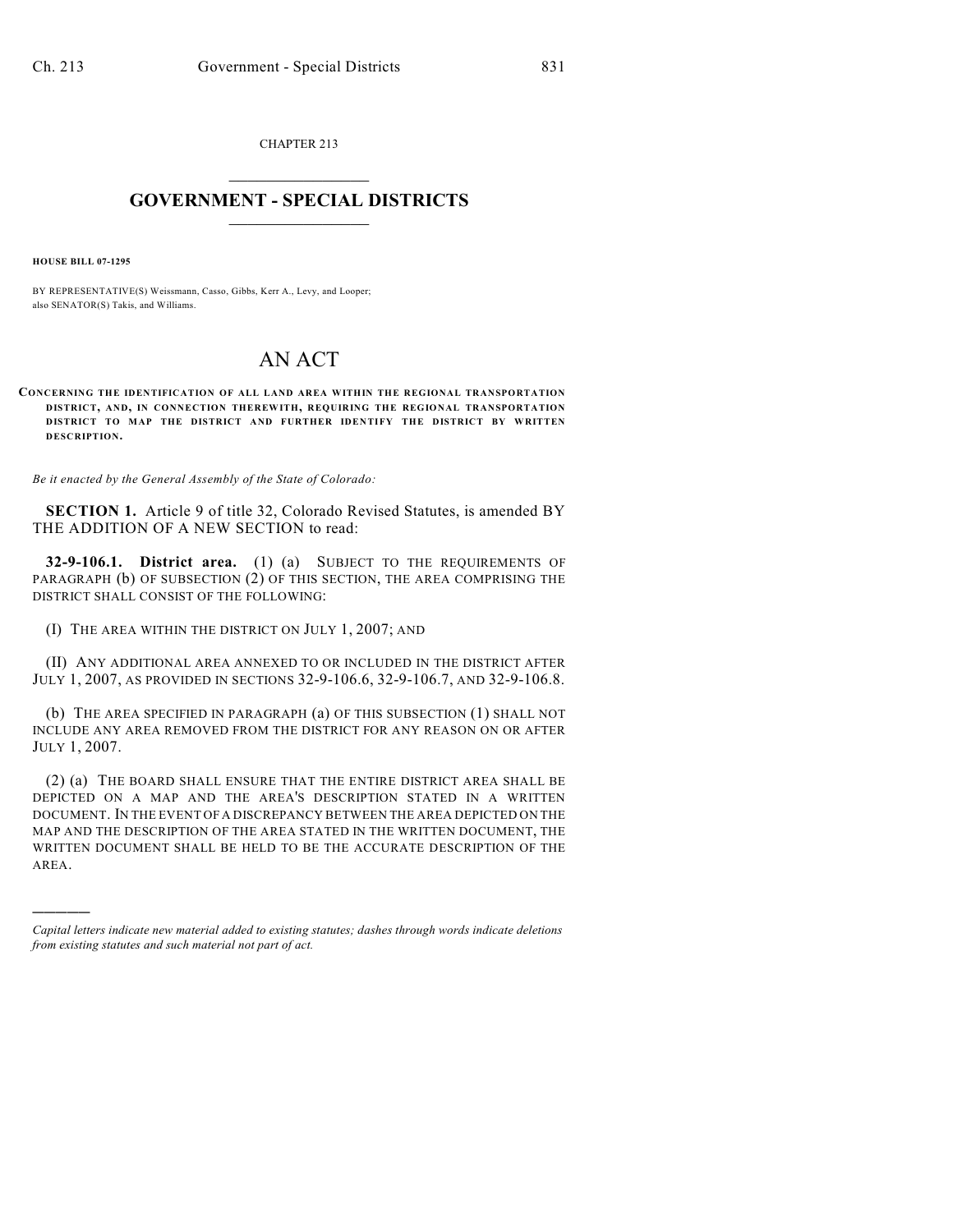(b) IN DEPICTING AND DESCRIBING THE ENTIRE DISTRICT AREA AS SPECIFIED IN PARAGRAPH (a) OF THIS SUBSECTION (2), THE BOARD SHALL ENSURE THAT:

(I) IF THE DISTRICT AREA REFERENCES AN EXISTING COUNTY BOUNDARY OR AN EXISTING BOUNDARY OF AN ANNEXATION, THE DISTRICT AREA SHALL COINCIDE WITH THE EXISTING COUNTY BOUNDARY OR EXISTING BOUNDARY OF THE ANNEXATION;

(II) GAPS IN THE DISTRICT AREA SHALL BE AVOIDED BY FOLLOWING THE MOST DIRECTLY REFERENCED PARCEL OR ALIQUOT LINE;

(III) SUBDIVIDED PARCELS, TRACTS, OR LOTS THAT LIE FIFTY PERCENT OR MORE WITHIN THE DISTRICT AREA SHALL BE INCLUDED IN THE DISTRICT AREA;

(IV) SUBDIVIDED PARCELS, TRACTS, OR LOTS THAT LIE LESS THAN FIFTY PERCENT WITHIN THE DISTRICT AREA SHALL NOT BE INCLUDED IN THE DISTRICT AREA; AND

(V) WHEN A PREVIOUS STATUTORY DISTRICT AREA REFERENCE IS AMBIGUOUS OR UNCLEAR, THE DISTRICT AREA SHALL BE DETERMINED TO FOLLOW ALONG THE BOUNDARY OF THE DISTRICT AREA AS PREVIOUSLY DETERMINED BY THE DISTRICT.

(c) THE MAP AND WRITTEN DOCUMENT SPECIFIED IN PARAGRAPH (a) OF THIS SUBSECTION (2) SHALL BE MAINTAINED IN THE DISTRICT OFFICE AND SHALL BE OPEN TO PUBLIC INSPECTION AND MADE AVAILABLE FOR COPYING.

(d) COPIES OF THE MAP AND WRITTEN DOCUMENT SPECIFIED IN PARAGRAPH (a) OF THIS SUBSECTION (2) SHALL BE CERTIFIED BY THE SECRETARY OF THE BOARD AND SHALL BE FILED WITH THE SECRETARY OF STATE, THE DIVISION OF LOCAL GOVERNMENT IN THE DEPARTMENT OF LOCAL AFFAIRS, THE DEPARTMENT OF REVENUE, THE TRANSPORTATION AND ENERGY COMMITTEE OF THE HOUSE OF REPRESENTATIVES, OR ANY SUCCESSOR COMMITTEE, AND THE TRANSPORTATION COMMITTEE OF THE SENATE, OR ANY SUCCESSOR COMMITTEE.

(e) (I) THE MAP AND WRITTEN DOCUMENT SPECIFIED IN PARAGRAPH (a) OF THIS SUBSECTION (2) SHALL FIRST BE COMPLETED ON JULY 1, 2007, AND SHALL BE UPDATED NO LATER THAN THIRTY DAYS AFTER ANY ADDITIONAL AREA IS ANNEXED OR INCLUDED IN THE DISTRICT AS PROVIDED FOR IN PARAGRAPH (a) OF SUBSECTION (1) OF THIS SECTION OR AFTER ANY AREA IS REMOVED FROM THE DISTRICT FOR ANY REASON.

(II) IF THE MAP AND WRITTEN DOCUMENT SPECIFIED IN PARAGRAPH (a) OF THIS SUBSECTION (2) ARE UPDATED AS SPECIFIED IN SUBPARAGRAPH (I) OF THIS PARAGRAPH (e), THE NEW MAP AND WRITTEN DOCUMENT SHALL BE PROMPTLY CERTIFIED BY THE SECRETARY OF THE BOARD AND FILED AS PROVIDED IN PARAGRAPH (d) OF THIS SUBSECTION (2). UPON RECEIVING A CERTIFIED COPY OF THE UPDATED MAP AND WRITTEN DOCUMENT PURSUANT TO THIS SUBPARAGRAPH (II), THE DEPARTMENT OF REVENUE SHALL COMMUNICATE WITH ANY RETAILER WITHIN THE TAXING JURISDICTIONS AFFECTED BY THE INCLUSION OF ANY ADDITIONAL AREA IN OR THE REMOVAL OF ANY AREA FROM THE DISTRICT IN ORDER TO FACILITATE THE ADMINISTRATION AND COLLECTION OF TAXES WITHIN THE AREA COMPRISING THE DISTRICT AND TO IDENTIFY ALL RETAILERS AFFECTED BY THE INCLUSION OR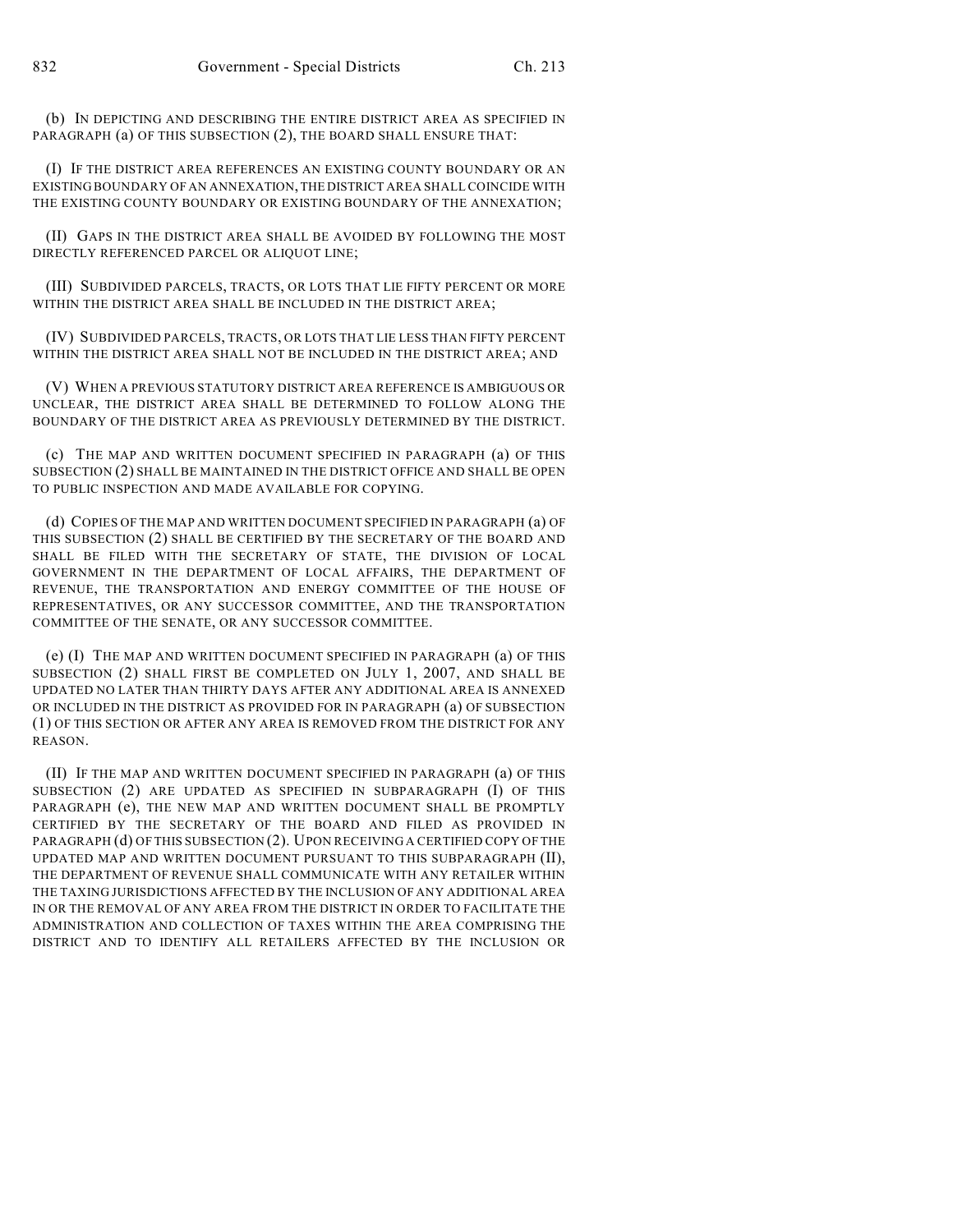REMOVAL OF ANY AREA. THE DEPARTMENT SHALL MAKE COPIES OF ANY SUCH WRITTEN DOCUMENT AND MAP AVAILABLE TO ALL TAXING JURISDICTIONS IN THE STATE, INCLUDING ANY SPECIAL DISTRICT THAT IMPOSES A SALES TAX.

(III) AN ANNEXATION OR INCLUSION OF ADDITIONAL AREA INTO THE DISTRICT AS PROVIDED IN SECTIONS 32-9-106.6, 32-9-106.7, AND 32-9-106.8 SHALL NOT BECOME EFFECTIVE UNTIL THE BOARD UPDATES THE MAP AND WRITTEN DOCUMENT SPECIFIED IN PARAGRAPH (a) OF THIS SUBSECTION (2) AS REQUIRED IN SUBPARAGRAPH (II) OF THIS PARAGRAPH (e).

(3) (a) IN ADDITION TO THE MAP AND WRITTEN DOCUMENT SPECIFIED IN PARAGRAPH (a) OF SUBSECTION (2) OF THIS SECTION, THE DISTRICT SHALL ALSO ENSURE THAT THE DISTRICT AREA IN EACH COUNTY, WHETHER THE DISTRICT IS INCLUDED IN AN INCORPORATED OR UNINCORPORATED PORTION OF EACH COUNTY, IS DEPICTED ON A SEPARATE MAP AND ITS DESCRIPTION STATED IN A SEPARATE WRITTEN DOCUMENT. IN THE EVENT OF A DISCREPANCY BETWEEN THE AREA DEPICTED ON THE MAP AND THE DESCRIPTION OF THE AREA STATED IN THE WRITTEN DOCUMENT, THE WRITTEN DOCUMENT SHALL BE HELD TO BE THE ACCURATE DESCRIPTION OF THE AREA.

(b) THE MAP AND WRITTEN DOCUMENT SPECIFIED IN PARAGRAPH (a) OF THIS SUBSECTION (3) SHALL BE MAINTAINED IN THE DISTRICT OFFICE AND SHALL BE OPEN TO PUBLIC INSPECTION AND COPYING.

(c) COPIES OF THE MAPS AND WRITTEN DOCUMENTS SPECIFIED IN PARAGRAPH (a) OF THIS SUBSECTION (3) SHALL BE CERTIFIED BY THE SECRETARY OF THE BOARD AND SHALL BE RECORDED IN THE OFFICE OF THE COUNTY CLERK AND RECORDER OF EACH APPROPRIATE COUNTY. COPIES OF THE MAP AND WRITTEN DOCUMENT SPECIFIED IN PARAGRAPH (a) OF THIS SUBSECTION (3) SHALL ALSO BE FILED WITH THE SECRETARY OF STATE, THE DIVISION OF LOCAL GOVERNMENT IN THE DEPARTMENT OF LOCAL AFFAIRS, THE DEPARTMENT OF REVENUE, THE TRANSPORTATION AND ENERGY COMMITTEE OF THE HOUSE OF REPRESENTATIVES, OR ANY SUCCESSOR COMMITTEE, AND THE TRANSPORTATION COMMITTEE OF THE SENATE, OR ANY SUCCESSOR COMMITTEE.

(d) (I) THE MAP AND WRITTEN DOCUMENT SPECIFIED IN PARAGRAPH (a) OF THIS SUBSECTION (3) SHALL FIRST BE COMPLETED ON JULY 1, 2007, AND SHALL BE UPDATED NO LATER THAN THIRTY DAYS AFTER ANY ADDITIONAL AREA IN A COUNTY IS ANNEXED OR INCLUDED IN THE DISTRICT AS PROVIDED FOR IN PARAGRAPH (a) OF SUBSECTION (1) OF THIS SECTION OR AFTER ANY AREA IN A COUNTY IS REMOVED FROM THE DISTRICT FOR ANY REASON.

(II) IF A MAP AND WRITTEN DOCUMENT SPECIFIED IN PARAGRAPH (a) OF THIS SUBSECTION (3)IS UPDATED AS SPECIFIED IN SUBPARAGRAPH (I) OF THIS PARAGRAPH (d), THE NEW MAP AND WRITTEN DOCUMENT SHALL BE PROMPTLY CERTIFIED BY THE SECRETARY OF THE BOARD AND RECORDED AS PROVIDED IN PARAGRAPH (c) OF THIS SUBSECTION (3).

**SECTION 2.** 30-20-603 (1) (a.5), Colorado Revised Statutes, is amended to read: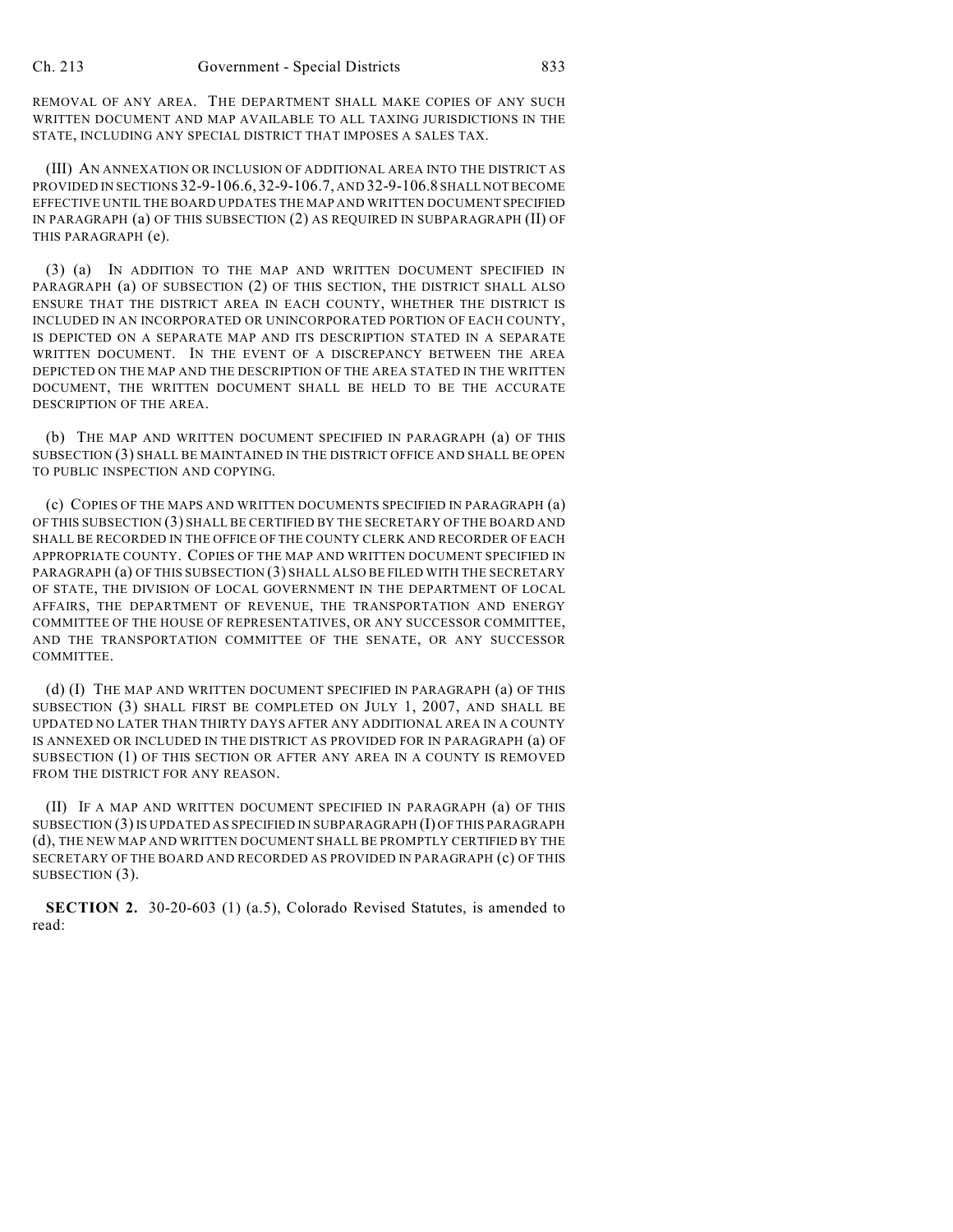**30-20-603. Improvements authorized - how instituted - conditions.** (1) (a.5) In a district formed prior to December 31, 2002, by a city that has been authorized to become a city and county pursuant to an amendment to the state constitution that has been approved by the registered electors of the state of Colorado and in which a sales tax is levied pursuant to section 30-20-604.5, the improvements may also consist of the provision of transportation services, vehicles, equipment, parking, and improvements in the district. Transportation services may be provided by the district in an area within the regional transportation district as described in section 32-9-106 SECTION 32-9-106.1, C.R.S., if the regional transportation district consents to the provision of such services.

**SECTION 3.** 32-1-1004 (6) (a), Colorado Revised Statutes, is amended to read:

**32-1-1004. Metropolitan districts - additional powers and duties.** (6) Notwithstanding anything in this article or any other law to the contrary:

(a) A metropolitan district may be formed within any part of the area within the regional transportation district, as described in section 32-9-106 SECTION 32-9-106.1, for the single service of financing a system to transport the public by bus, guideway, or any other means of conveyance, or any combination thereof.

**SECTION 4.** The introductory portion to 32-9-106.6 (1), Colorado Revised Statutes, is amended to read:

**32-9-106.6. Additional district areas as a result of annexation.** (1) SUBJECT TO THE REQUIREMENTS OF SECTION 32-9-106.1 (2) (e) (III), in addition to the areas described in sections 32-9-106 and 32-9-106.3 SECTION 32-9-106.1, the following areas are included in the district:

**SECTION 5.** The introductory portions to 32-9-106.7 (1) and (1.5) (b), Colorado Revised Statutes, are amended to read:

**32-9-106.7. Additional district area - petition or election - required filings**  definitions. (1) SUBJECT TO THE REQUIREMENTS OF SECTION 32-9-106.1 (2) (e) (III), the following areas may be included in the district according to the terms set forth in this section:

 $(1.5)$  (b) SUBJECT TO THE REQUIREMENTS OF SECTION 32-9-106.1 (2) (e) (III), the area that is contiguous to any boundary of the district may be included in the district according to the following terms:

**SECTION 6.** 32-9-106.8 (1), Colorado Revised Statutes, is amended to read:

**32-9-106.8. Additional district areas - annexation of unincorporated territory that is entirely surrounded by the district.** (1) SUBJECT TO THE REQUIREMENTS OF SECTION 32-9-106.1 (2) (e) (III), when any unincorporated territory is entirely contained within the boundaries of the district, the board may, by resolution, annex the territory to the district. The board shall give notice of a proposed annexation resolution by publishing a copy of the resolution once a week for four successive weeks in a newspaper of general circulation in the territory proposed to be annexed. The board shall also send a copy of the proposed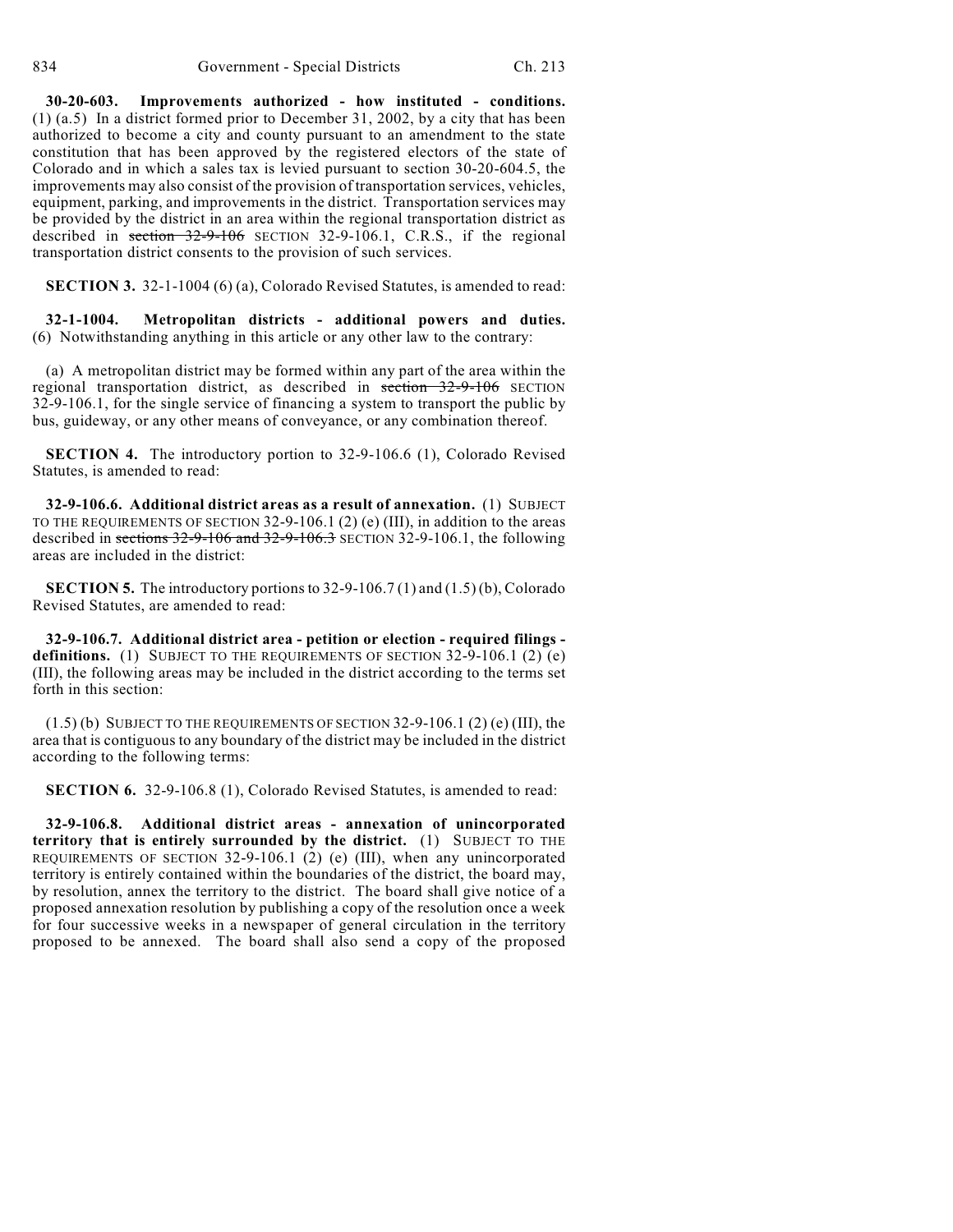annexation resolution by registered mail to the board of county commissioners and county attorney of the county containing the territory to be annexed, to any special district or school district having territory within the territory to be annexed, and to the executive director of the department of revenue. The first publication of the notice and the mailing of the proposed annexation resolution shall occur at least thirty days prior to the final adoption of the resolution, and the board shall allow interested persons to testify for or against the resolution at a public hearing held prior to the final adoption of the resolution.

**SECTION 7.** 32-9-111 (1) (b), Colorado Revised Statutes, is amended to read:

**32-9-111.** Election of directors - dates - terms. (1) (b) If an election held pursuant to section 32-9-106 (2) (b) and (2) (c), 32-9-106.3, 32-9-106.4, 32-9-106.5, or 32-9-106.6 results in a vote for the inclusion of an area within the district, or If a petition or election results in the inclusion of an area within the district pursuant to section 32-9-106.7, the board shall, within forty-five days, vote to include the new area in one or more existing adjacent director districts based, to the extent practical, on population. The vote by the board shall require a two-thirds majority.

**SECTION 8.** 32-14-104 (1), Colorado Revised Statutes, is amended to read:

**32-14-104. Creation of district - area of district.** (1) There is hereby created a district to be known and designated as the Denver metropolitan major league baseball stadium district. The district shall be a body corporate and politic and a political subdivision of the state. The area comprising the district shall consist of:

(a) That area comprising the regional transportation district, as specified in section 32-9-106 AS IT EXISTED ON JUNE 2, 1989; and

(b) That area comprising the regional transportation district as specified in sections 32-9-106.3 AS IT EXISTED ON MAY 25, 1994, 32-9-106.4 AS IT EXISTED ON APRIL 15, 1996, and 32-9-106.6 AS IT EXISTED ON MAY 25, 1994, unless rejected by the eligible electors as provided in said sections. Except as otherwise provided by law, the area shall not include areas included in the regional transportation district pursuant to section 32-9-106.7.

**SECTION 9.** 32-15-104 (1), Colorado Revised Statutes, is amended to read:

**32-15-104. Creation of district - area of district.** (1) There is hereby created a district to be known and designated as the metropolitan football stadium district. The district shall be a body corporate and politic and a political subdivision of the state. Except as provided in subsection (1.5) of this section, the area comprising the district shall consist of:

(a) That area comprising the regional transportation district, as specified in section 32-9-106 AS IT EXISTED ON MAY 23, 1996; and

(b) That area comprising the regional transportation district as specified in sections 32-9-106.3, 32-9-106.4, and 32-9-106.6 AS SAID SECTIONS EXISTED ON MAY 23, 1996, unless rejected by the eligible electors as provided in said sections. Except as otherwise provided by law, the area shall not include areas included in the